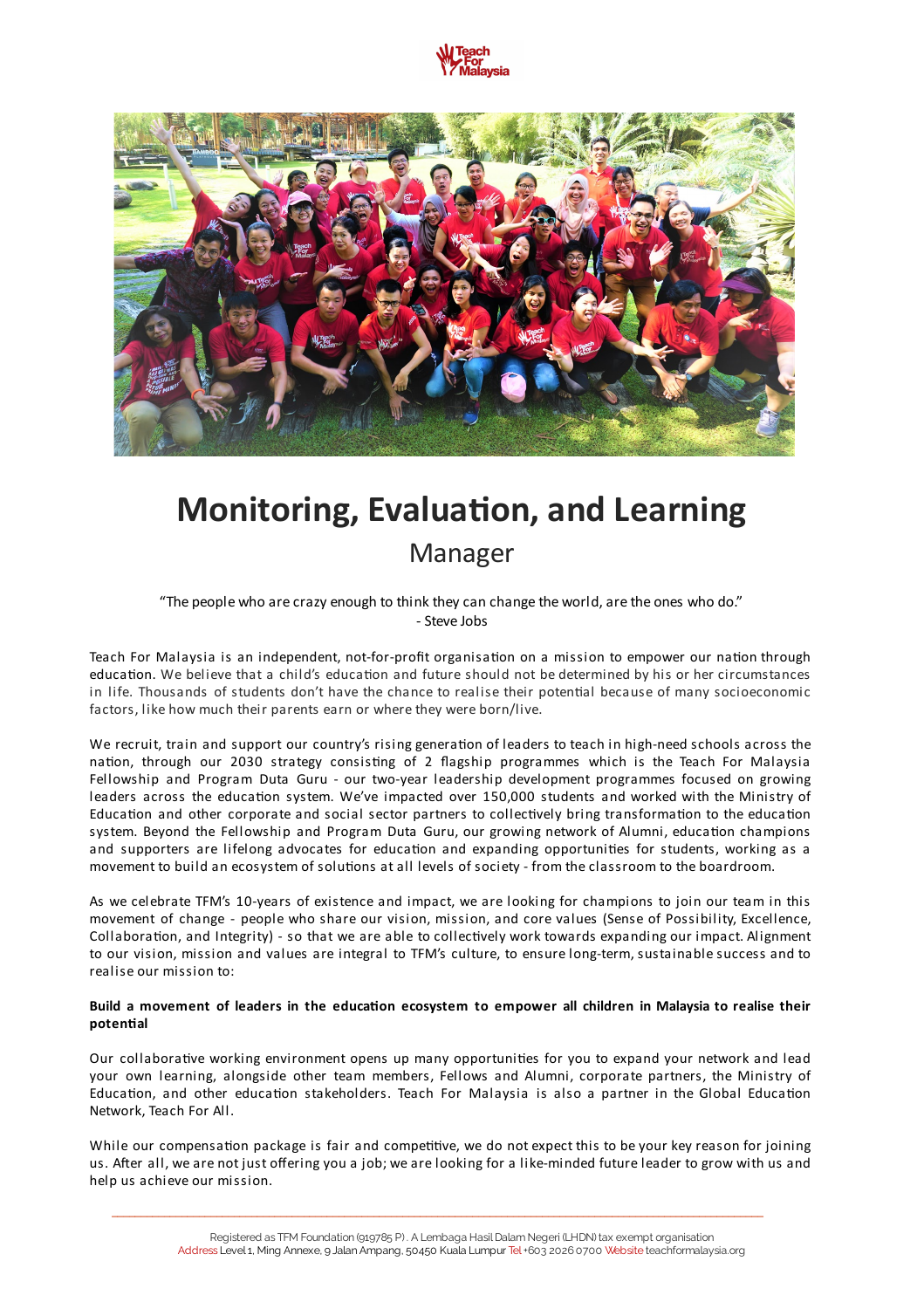

| Role:                   | Manager, Monitoring, Evaluation, and Learning |
|-------------------------|-----------------------------------------------|
| <b>Start Date:</b>      | <b>Immediate</b>                              |
| <b>Employment Type:</b> | Full time, 1-Year Contract (renewable)        |
| Location:               | Kuala Lumpur, Malaysia                        |

#### **OBJECTIVE OF THE ROLE**

The Monitoring, Evaluation, and Learning "MEL" Manager ensures that the organisation and its programmes collect the right data and analyse them critically to articulate TFM's impact so that we make data-informed decisions that maximise the impact of the programme and organisation and inspire others to work with us in driving change.

The role will focus on the evaluation of TFM's programs and operations through robust quantitative and qualitative measurement activities. This role works across several functions to support continuous improvement based on evidence-informed decision making via data collection, analysis and results sharing. The MEL Manager plays a key role in communication of both the state of education inequity in Malaysia and TFM's impact in addressing this inequity. The role also aligns to the wider organisation strategy (Strategy 2030) through the use of available evidence.

#### **MISSION FOR THE ROLE**

This role manages other MEL Associates and Senior Associates in the organisation to oversee all the impact data of Teach For Malaysia, including student data, teacher/Fellow development data, school and principal data and other related data collected for the purposes of articulating TFM's programmatic impact.

#### **DUTIES AND RESPONSIBILITIES**

- Contribute to organizational learning through the design of procedures, processes, and systems to encourage and facilitate more effective sharing of programme impact, approaches and lessons learned throughout the organization
- Conducting an ongoing analysis and using data insights to recommend and contribute to the strengthening of existing programmes and creation of future programmes
- Working with all organisational functions to understand the data needs of Teach For Malaysia, and the expectations of our key stakeholders
- Work with various programme teams in the organisation to ensure impact measures are effectively implemented and reviewed when necessary
- Ensuring the integrity of the data that is shared and that it is of high credibility for TFM's stakeholders
- Empowering other functions in Teach For Malaysia to analyse and package data, generating insights that influence programmatic decisions and can be shared with external stakeholders
- Communicating the impact of the Fellowship Programme internally and externally using appropriate tools and platforms
- $\bullet$  Designing and formulating annual impact reports for the organisation

#### **Communication of Teach For Malaysia's impact**

- Oversee and manage the Impact Review and Impact Report process and align our data to our Fellowship and Program Duta Guru participants' Journey
- Communicate the impact of the Fellowship Programme internally and externally using appropriate tools and platforms
- Support teams to use impact data to secure Phase 3 contract and drive process for DPLI reform
- Provide clear qualitative and quantitative analysis of progress against organisational goals, by analysing and synthesising organisation-wide data and other research
- Craft quantitative and qualitative reports that are clear, accurate, and accessible to teams individually, across the organisation and to external stakeholders
- Support Marketing function to develop media stories in relation to the overall organisational impacts

\_\_\_\_\_\_\_\_\_\_\_\_\_\_\_\_\_\_\_\_\_\_\_\_\_\_\_\_\_\_\_\_\_\_\_\_\_\_\_\_\_\_\_\_\_\_\_\_\_\_\_\_\_\_\_\_\_\_\_\_\_\_\_\_\_\_\_\_\_\_\_\_\_\_\_\_\_\_\_\_\_\_\_\_\_\_\_\_\_\_\_\_\_\_\_\_\_\_\_\_\_\_\_\_\_\_\_\_\_\_\_\_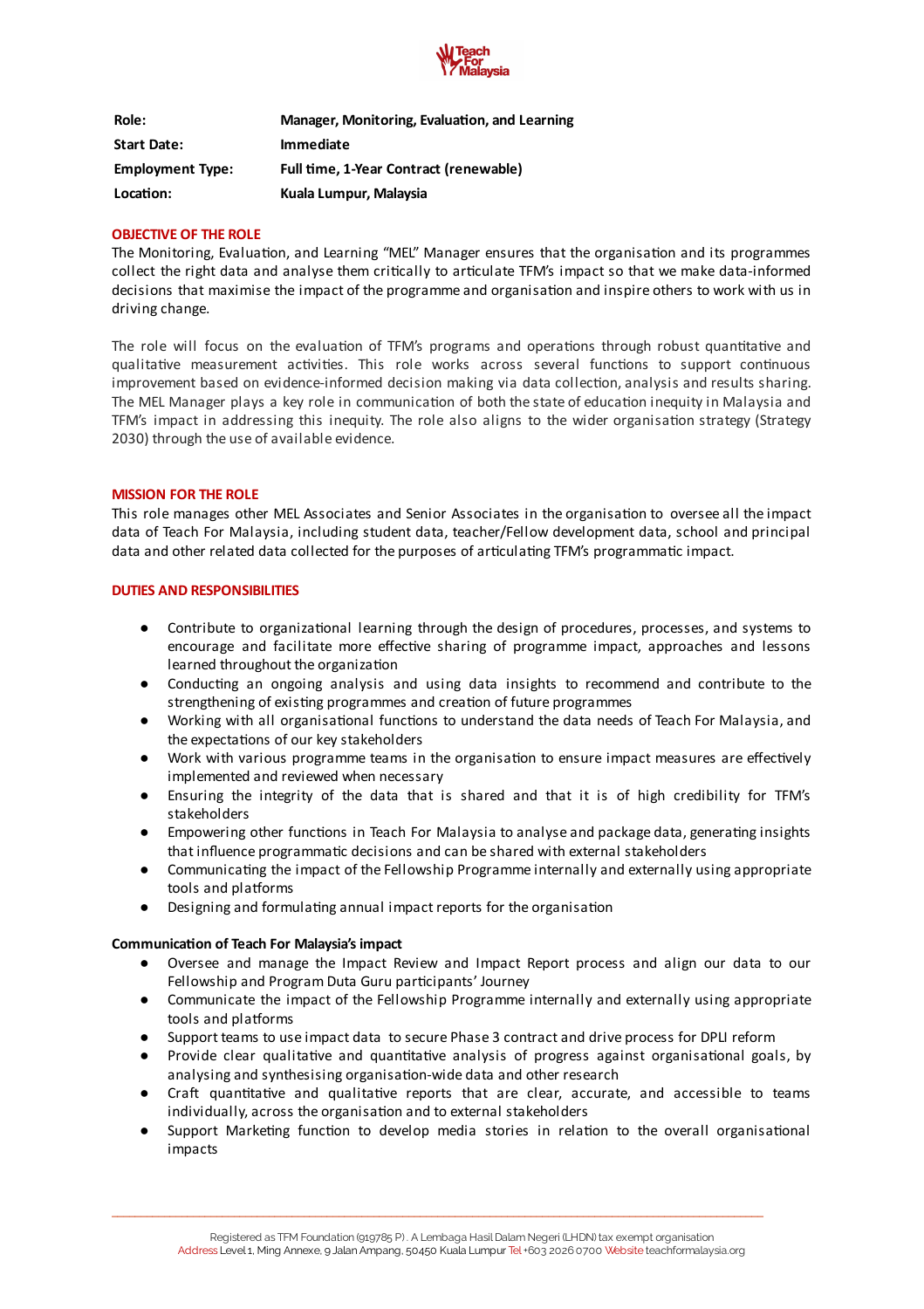

● Advise the Partnership Development and Fellowship teams to report TFM's activity and impact to key funders

# **Supporting organisation-wide evidence-informed strategic decision making**

• Work closely with the Finance and Operations Director and other leaders of the organisation to influence organisation strategic decision-making through evidence, data and examples of best practices.

## **Expanding understanding of Teach For Malaysia's impact**

- Drive improvements to Teach For Malaysia's measurement and evaluation framework to expand understanding and communication of impact
- Lead internal (and support external) research or evaluation projects, including on education inequity, student achievement, programme effectiveness and teacher effectiveness

#### **Alignment to TFM Strategy 2030**

● Conduct an alignment and assessment of TFM's impacts towards our 2030 strategic goals

## **REQUIRED COMPETENCIES**

#### **Overall Required Competencies**

- Aligned to TFM Core Values: Sense of Possibility, Excellence, Collaboration & Integrity
- $\bullet$  Passion for TFM's mission, the education field, and developing people's potential
- $\bullet$  Proactive self-starter with the ability to manage multiple streams of work, and independently priorise tasks
- Strong desire to learn new things and grow professionally
- Highly adaptable and work effectively in an entrepreneurial, fast-paced, deadline-driven, collaborative and VUCA (volatile, uncertain, challenging and ambiguous) environment
- Excellent reasoning, problem-solving and process-based thinking skills
- Demonstrates strategic planning and execution by aligning the team on a vision of success, planning strategically and monitoring progress systematically

## **Leadership Experience & Team Adaptability**

- Ability to be adaptable in an entrepreneurial, fast-paced, achievement-oriented environment
- Strong interpersonal skills and ability to work collaboratively with all levels of employees and stakeholders
- $\bullet$  Able to think critically, innovatively, and in a resourceful manner
- Able to build and maintain good relationships with internal and external stakeholders

## **Language & Technical Proficiency**

- Strong written and verbal skills and excellent proficiency in English and basic proficiency in Bahasa Malaysia
- Excellent proficiency in MS Word, Powerpoint and Excel
- Willing and able to readily adopt and utilise any TFM database or technological platform / application (i.e. Google Suites, Confluence, Salesforce, Zoom etc.)

## **Role-Specific Competencies**

- Skills in monitoring, evaluation and learning methods; including significant knowledge of international best practices and experience with M&E frameworks, feedback, and learning processes;
- Understanding of student impact and outcome measures in the Malaysian education context including academic, personal and experience-based measures
- Experience in knowledge management and data analysis with a solid grasp of methodologies
- Understanding of and interest in the Malaysian education system and social conditions

\_\_\_\_\_\_\_\_\_\_\_\_\_\_\_\_\_\_\_\_\_\_\_\_\_\_\_\_\_\_\_\_\_\_\_\_\_\_\_\_\_\_\_\_\_\_\_\_\_\_\_\_\_\_\_\_\_\_\_\_\_\_\_\_\_\_\_\_\_\_\_\_\_\_\_\_\_\_\_\_\_\_\_\_\_\_\_\_\_\_\_\_\_\_\_\_\_\_\_\_\_\_\_\_\_\_\_\_\_\_\_\_

Strong data and contextual analysis skills to draw accurate conclusions and guide actions. This includes strong numerical, analytical and qualitative analysis skills